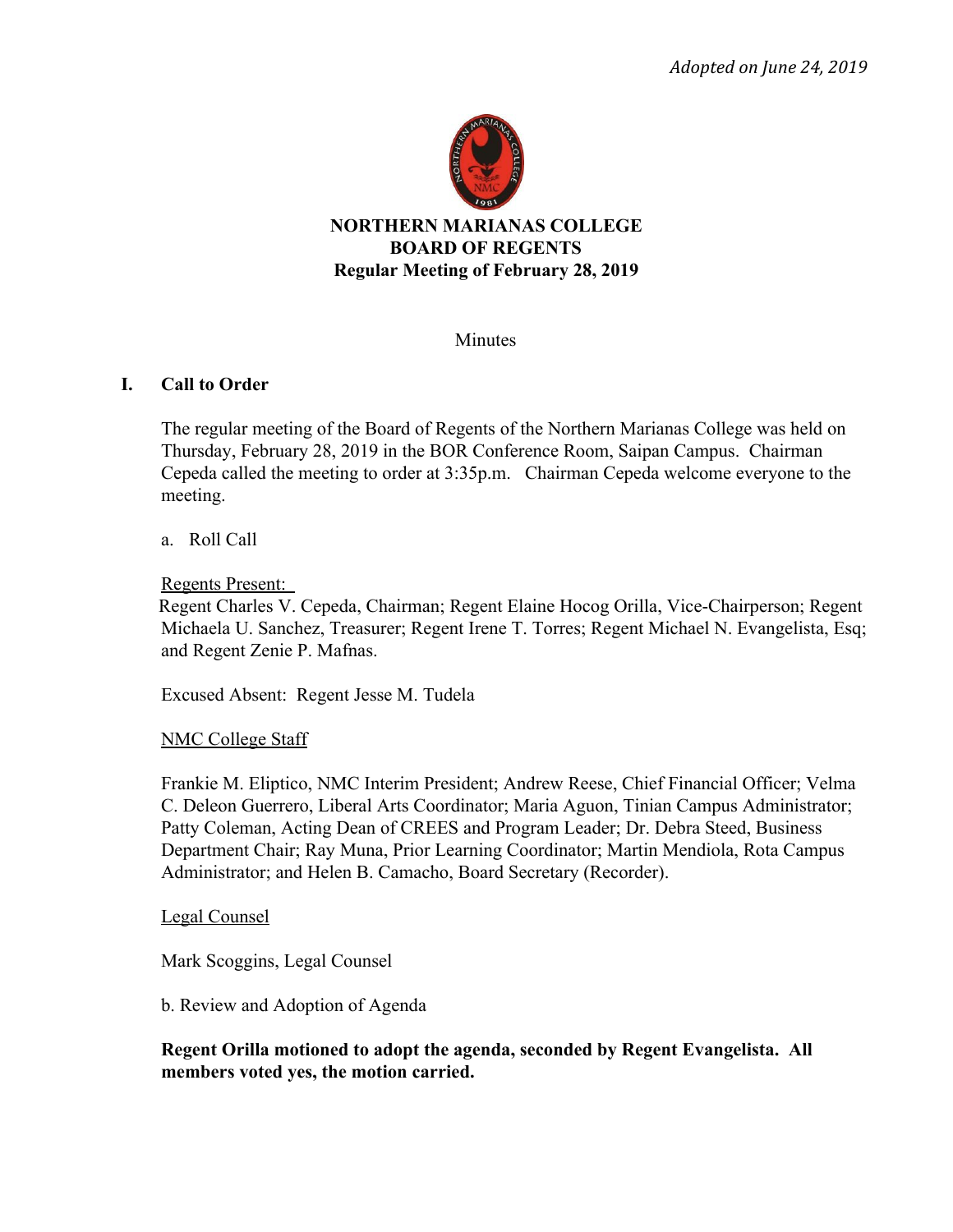- c. Review and Adoption of Minutes
- **1.** June 22, 2018 (Regular Meeting)
- **2.** August 17, 2018 (Special Meeting)
- **3.** September 27, 2018 (Regular Meeting)
- **4.** November 06, 2018 (Special Meeting)

## **Regent Evangelista motioned to adopt the meeting minutes, seconded by Regent Orilla. All members voted yes, the motion carried.**

## **II. Public Comment Period**

**(**Individuals may verbally testify on items on the agenda during the Public Comment Period. Comments should be limited to five (5) minutes. Written testimony is also accepted).

None.

## **III. Reports and Action from Standing Committees**

A. Finance Committee

Regent Mafnas, Finance Committee Chairperson informed the board that the finance committee met on February 27, 2019 and discussed the *FY2020 Appropriations Budget Request*. The committee will be making its recommendation of \$7.7 Million dollars to the full board.

B. Audit Committee

None.

C. Human Resources Committee

None.

D. Regent Nominating Committee

None.

E. Program Committee

None.

## **IV. Old Business**

A. Presidential Search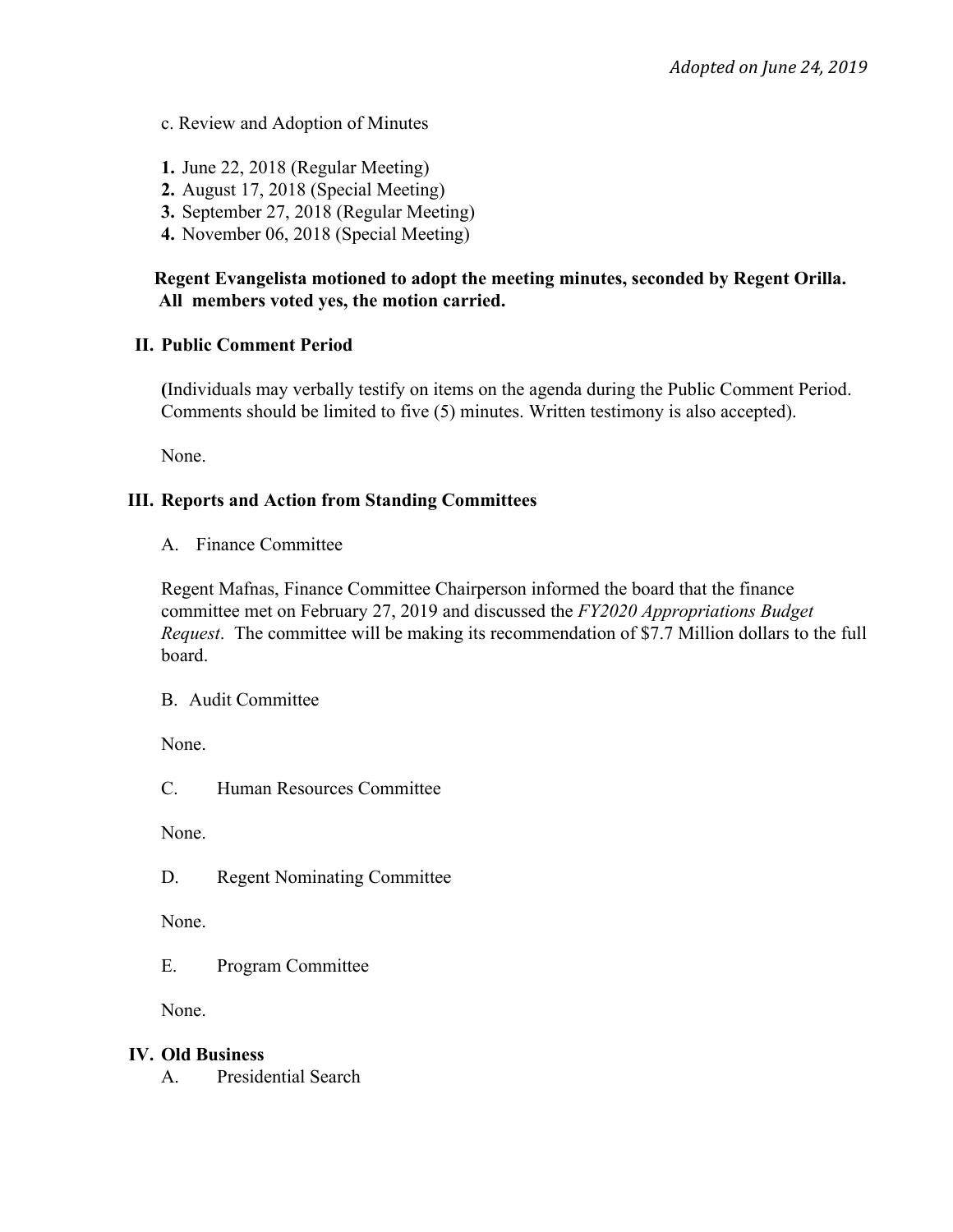Chairman Cepeda opened the floor for discussion and recognized Regent Evangelista at this time. Regent Evangelista stated that the college is undergoing so much after the recent destructions from Typhoon Yutu. It is important that the board maintains the current status so that it can give the college time to recover and making changes at this point might be very disruptive.

Regent Evangelista added that if the board sees that the college is at a point where there's some stability then the board can revisit the search for a new president. Regent Evangelista recommended delaying the search process at this time.

Regent Orilla also echoed the same sentiments and also asked to hear from the Interim President.

Frankie Eliptico, NMC Interim President provided some comments. He thanked the board for its support and great working relationship. IP Eliptico stated that although there are a lot of challenges at the college, the result of everything that has evolved is through the support of the Board and everyone at the college.

Chairman Cepeda shared that just to allay the concerns on how this would affect accreditation, he confirmed with WASC that it is the prerogative of the board so long as the board is supportive of the decision to put the search on hold. Regent Evangelista also commented on the importance of stability at the college and staying the course with the recovery efforts. Chairman Cepeda thanked everyone for its comments. No action was taken.

#### **V. New Business**

A. FY2020 Appropriations Budget Request

## **Regent Orilla motioned to support the finance committee's recommendation of \$7.7 Million Dollars for the FY2020 Appropriations Budget Request, seconded by Regent Sanchez.**

Discussion/Comments:

Frankie Eliptico, NMC Interim President presented the FY2020 Appropriations Budget Request. He highlighted some important details below:

Request Amount:

• Request of \$7.7 Million dollars

Reasoning or Analysis:

Take into account the state of the economy and put forth what the college needed just for salaries. Expenses such as adjunct pay, overload, Internet, telephone, classroom equipment, classroom furniture are all funded through tuition and fees.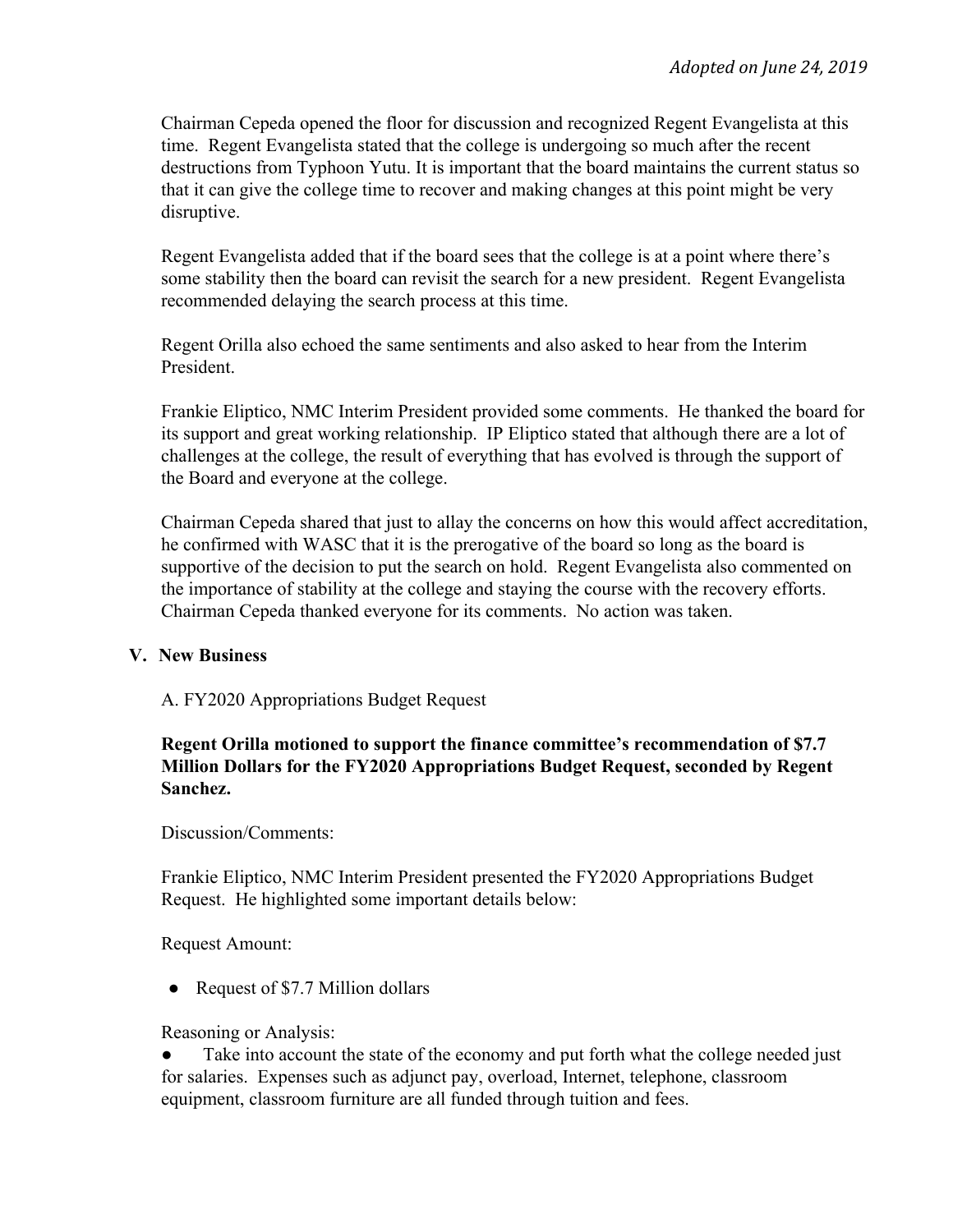- $\bullet$  The budget call asked the college to submit a budget that reflected a 10% cut which translates into 15 employees that would need to be cut.
- Last year, the college reached the \$6 Million level because the legislature added the \$500k in CW Fees and the \$1 Million from the casino BGRT as a supplemental to the college. If the Office of Management & Budget (OMB) is going to force a cut on the college, that they cut it at that level because that's what we received last year.
- The \$7.7 Million supports all of the current employees and the critical vacancies to be able to continue the provision of workforce development programs in the workforce especially at a time when we need it the most.

IP Frankie concluded his highlights by asking for the boards support through the finance committee to support the recommendation.

In response to Regent Evangelista's question, the request for FY2019 was \$10 Million, however, the college only received \$6.3 Million. CFO Reese also added that it also included the board's budget. Regent Evangelista recommended increasing the amount because there is a good chance that it'll be cut as it has been historically been the case. Regent Mafnas agreed with the concerns but there is also that possibility that the college will be cut regardless of the requested amount.

Regent Orilla noted that the amount being requested is not a wish list but rather it is solely for salaries. She advised that the only reasonable increase should be for facilities.

After much discussion, the board agreed to recommend \$9.2 Million Dollars.

## **Regent Orilla withdrew her earlier motion of \$7.7 Million Dollars. Regent Orilla motioned to request \$9.2 Million Dollars for the FY2020 Budget Request, seconded by Regent Sanchez. All members voted yes, the motion carried**.

B. Legal Counsel

Frankie M. Eliptico, NMC Interim President informed the board that as a result of the RFP for board legal counsel, two proposals were received.

**Regent Orilla motioned to go into executive session, seconded by Regent Sanchez. Regent Orilla withdrew her motion to address the other agenda items before going into executive session.**

## VI. **NMC Executive Reports**

A.Interim President's Report

1. Typhoon Recovery Updates

Frankie M. Eliptico, NMC Interim President provided some highlights. He noted the following: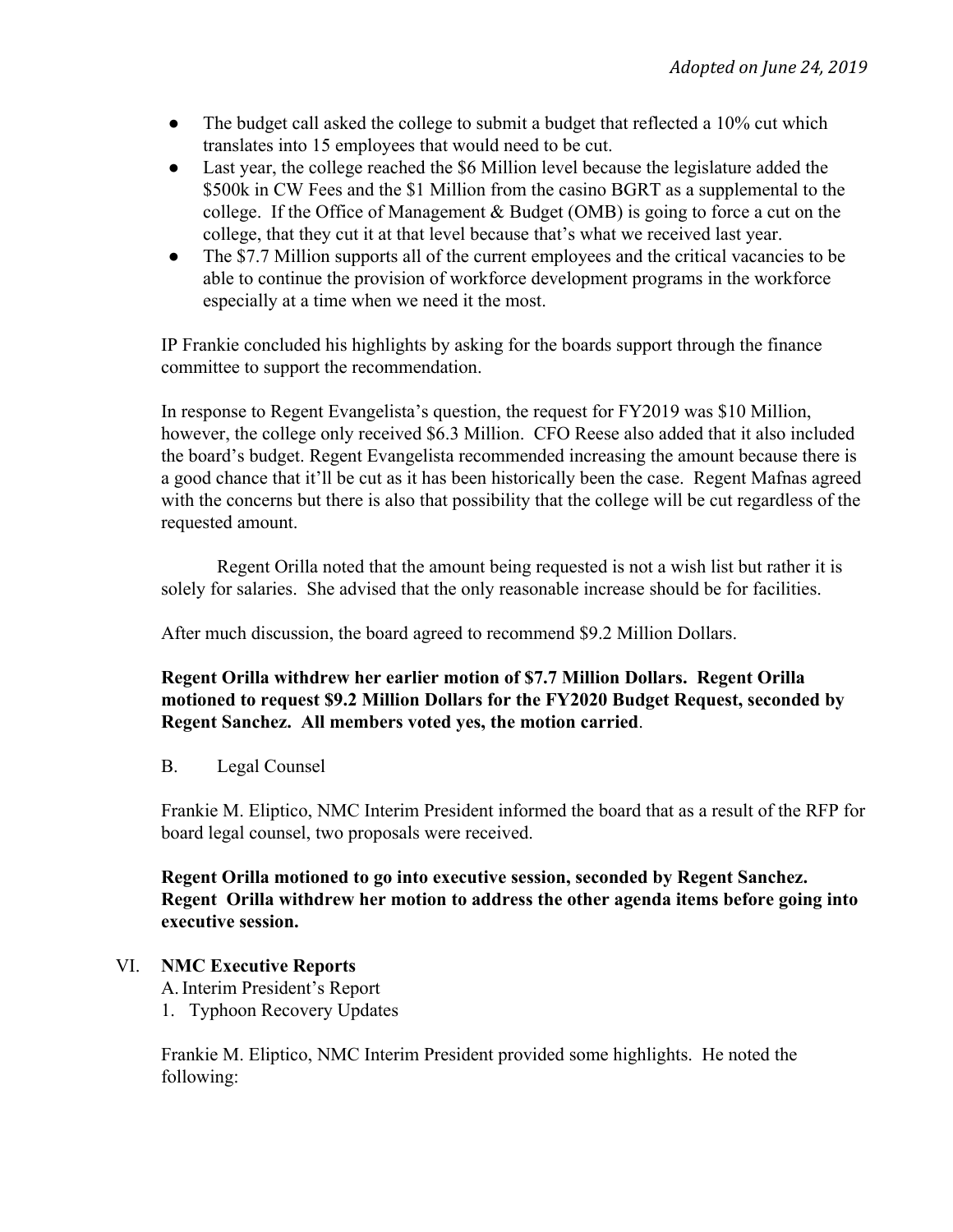- Been working with FEMA and Army Corps. of Engineers to construct and place the temporary structures. Because of this, we were able to resume the morning classes. Prior to this, we were operating also out of Saipan Southern High School.
- Recruitment process for the Spring Semester begins April 01.
- Construction of the classrooms will cost around \$70 Million dollars.
- Funding Options: FEMA will be our initial source of funding. FEMA will identify the reimbursements that we will be receiving in reimbursements for each of the buildings that had been damaged at NMC.
- Applied for the 428 section procedures program that allows the college to consolidate and divert all of the funds towards the construction of the new facilities.
- Additional Funding Options (Grants): Economic Development Authority (EDA) and CDBG-DR funding assistance.
- Loan funding source: USDA Rural funding source; Tap Grants, CDBG Grants. Private Sectors: Matson, Tan Siu Lin Foundation.
- Start Smart on Saipan; Rota and Tinian to follow.
- Retention Activities: Taco Thursday.
	- 1. Accreditation Update Report provided.
	- 2. Legislative Update Report provided.
	- 3. Academic Program Feature: *Liberal Arts Program*

IP Eliptico informed the board that the program highlight for today's meeting is from the Science, Math, Health and Athletics department.

Velma C. Deleon Guerrero, Liberal Arts Coordinator presented and noted some important highlights about the program:

# **Academic Program Feature: Science, Math, Health and Athletics Program**

- Science, Math, Health and Athletics program is the bridge to all of the other programs.
- Challenges: On average or about 90% place into developmental math.
- Course completion rates are very low (66% for Intermediate Algebra, 58% Principles of Biology or 52% for beginning Algebra.
- Reasons: Math required for only three years instead of four years in the public schools; difficulty recruiting math teachers; or a general sense that math and science is difficult.
- Partnerships: Regional Educational Laboratory (REL Pacific) to leverage the resources: Developing innovative approaches by administering math in the high schools; math transition course that will bridge the gap between high school math and college math;
- Secured Grant Funding: The Islands of Opportunity Alliance based in Hilo Hawaii and funded by the Louis Stokes STEM Pathways and Research Alliance aims to prepare and diversify STEM workforce throughout the Pacific with a specific emphasis on and respect for the indigenous cultures of the islands. The program helps member institutions develop culturally relevant education and research experiences rooted in language and culture.
- Benefits: Provided the Natural Resources Management degree program with additional funding and resources. Paid internships for NMC Students exploring careers in natural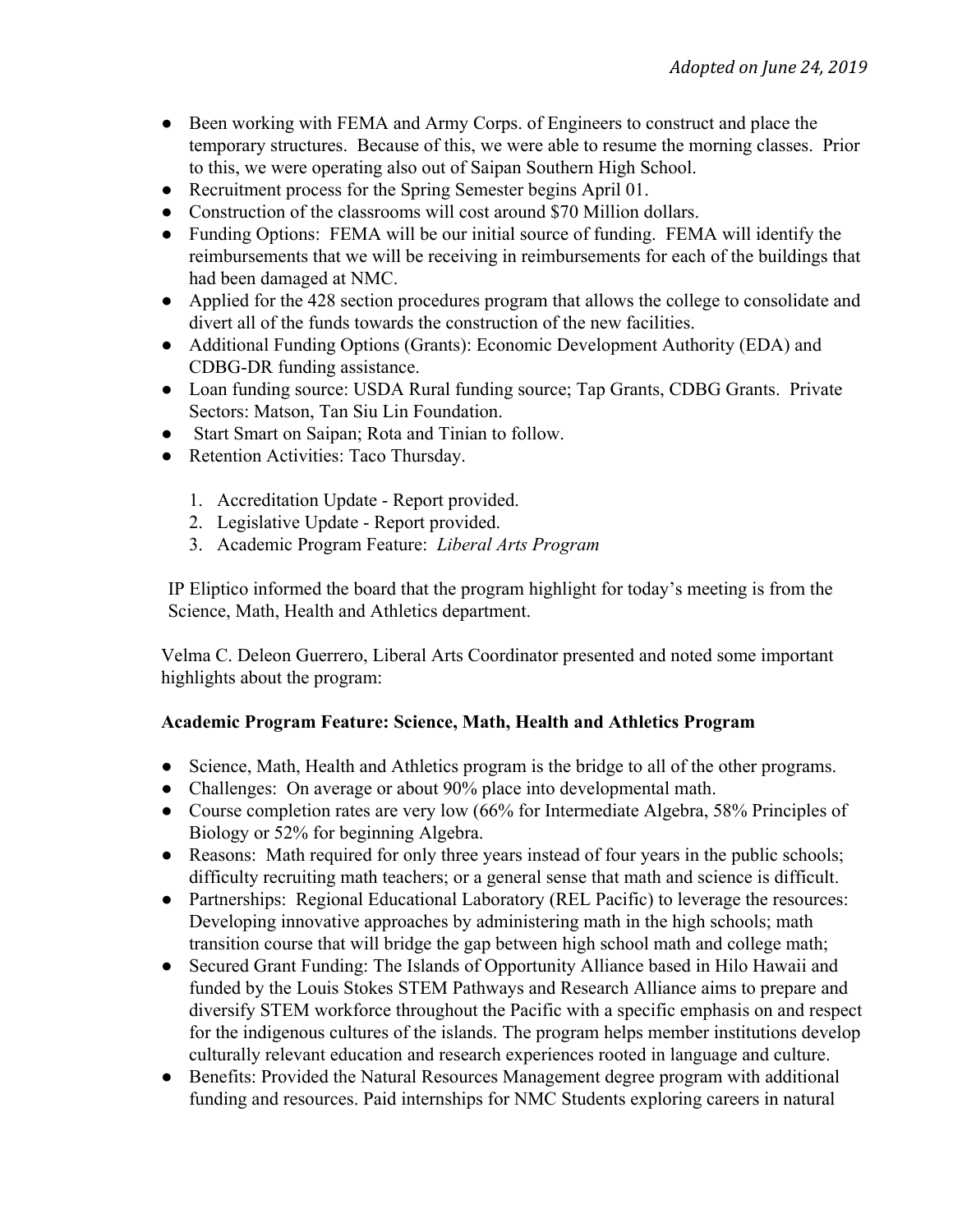resources management. NMC students have also presented research at the Annual STEM Student Symposium and participated in Summer Bridge and Transfer program that help them transition into four year degree programs.

- Additional Resources: Build EXITO Grant, Grant from the National Institute of Food and Agriculture and STEP-UP Program.
- Recommendation: Restore equipment lost from the Typhoon; Rebuild the Science/Math Lab.

Ms. Guerrero concluded her presentation by stating that these are just a few things that are being done to help the students but in order to succeed, there is more that needs to be done by investing more time and energy in the STEM related field.

The board was concerned about the high percentage rates for developmental courses. Interim President Eliptico informed the board that NMC and PSS are collaborating to develop a program to help these students.

In response to Regent Mafnas's question about exit exams, Velma explains that exit exams no longer exist and it's just a final exam but the same standard for finals are used for all sections.

Regent Orilla also asked about how the students are coping with the lack of equipment. Velma explained that the faculty is creative in their experiments in terms of what resources

can be used in the meantime.

Regent Torres inquired about the Islands of Opportunity Alliance grant. Velma explained that it is a program that provides the grants to the different community colleges and it also assists students pursue careers in the STEM fields or even internships with any environmental agencies. It is only offered to students in the Science degree programs.

Regent Mafnas also asked if whether the National Science Foundation can offer some assistance. Interim President Eliptico indicated that we could apply for grants but we will need to build up our grants division to go after these grants.

## VII. Legal Counsel

**Regent Evangelista motioned to go into executive session, seconded by Regent Mafnas. All members voted yes, the motion carried. The board rose out of executive session at 5:35pm, there was no action taken.**

- VIII. Board Meeting Assessment Done.
- IX. Miscellaneous Items None.